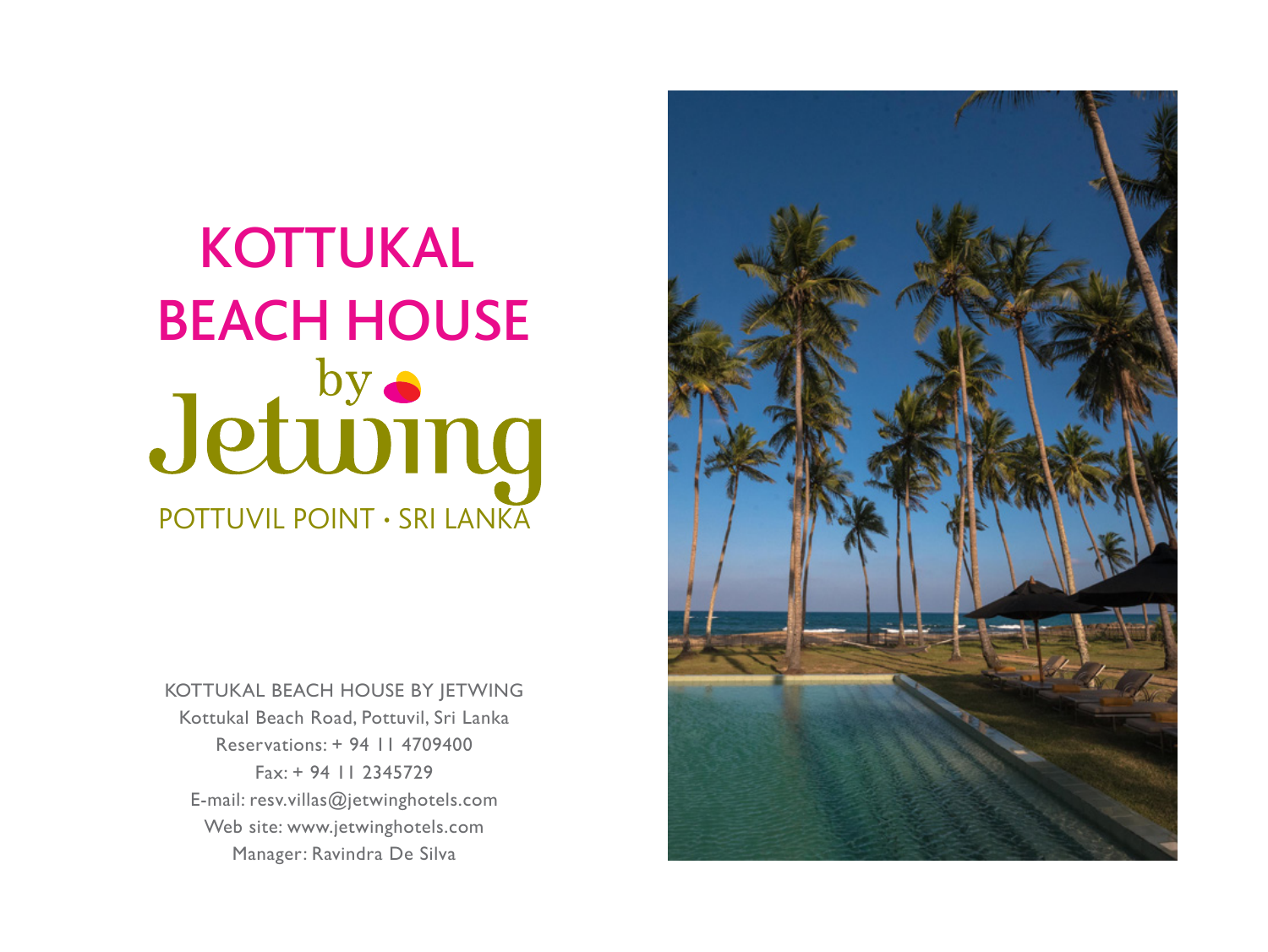# 1. Introduction

 Located in the secluded village of Pottuvil, right by the surfing mecca that is Arugam Bay, on the untouched southeast coast of Sri Lanka, lies the idyllic tranquillity of Kottukal Beach House by Jetwing. It is surrounded on two sides by the ocean with views to Pottuvil surf point just 1 km along the beach and 4km away from the major surfing destination of Arugam Bay.

# 2. Location

 Kottukal Beach House by Jetwing is situated in the Southeast of the island, 413km away from Colombo and 348km from the Bandaranaike International Airport. The property is perfectly placed on the outskirts of Pottuvil in a 2 acre coconut garden.





## 3. Rooms

Each of the bedrooms is styled in a minimalist yet artistic fashion. The 2 rooms upstairs and the chalets are blessed with brilliant views of the ocean and garden. The rooms are comfortable and peaceful.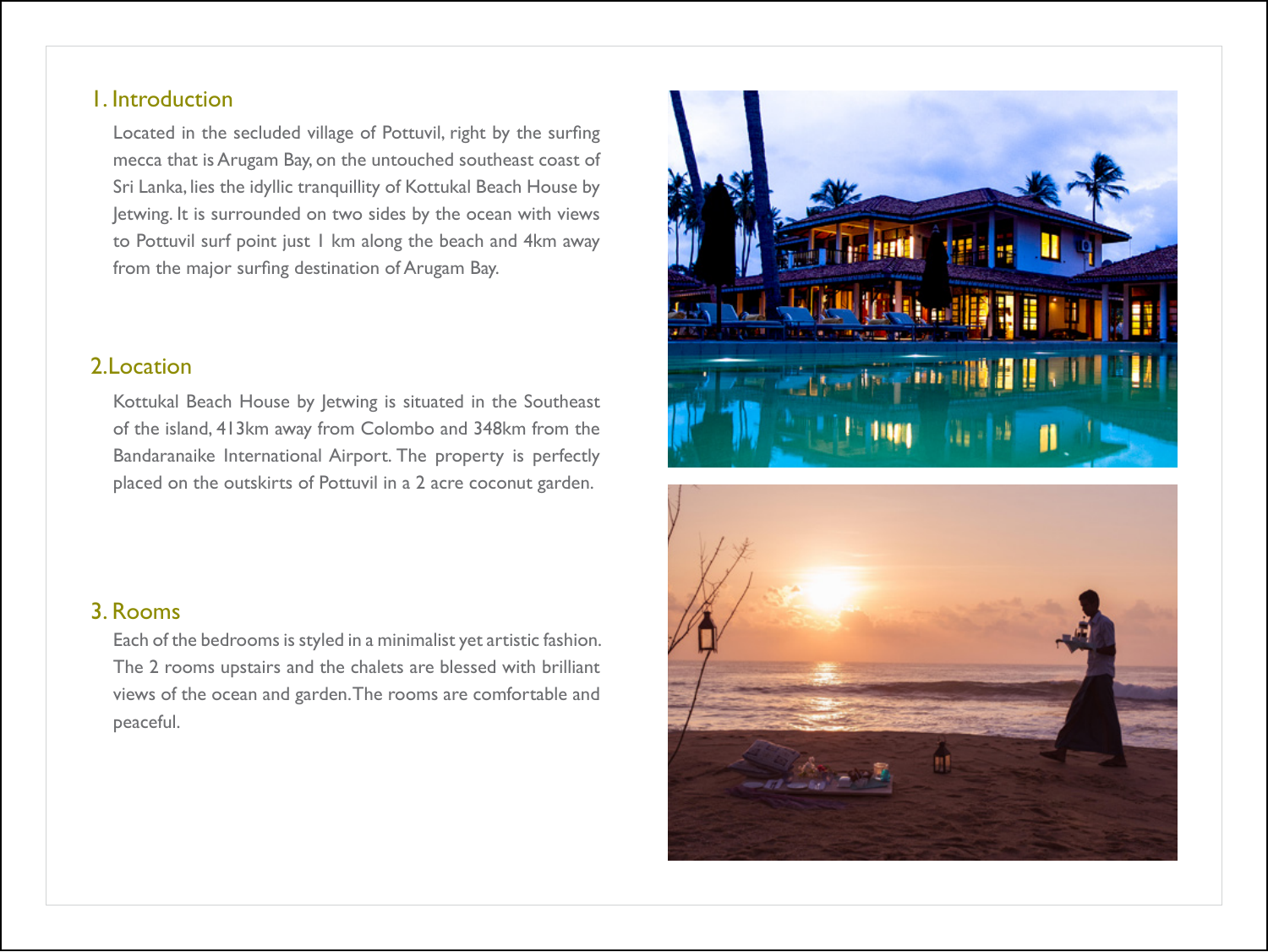#### 3.1 Total Number of Rooms

| Rooms        | <b>Number</b> | Area                       |                              |
|--------------|---------------|----------------------------|------------------------------|
| Chalets      | 02            | Bedroom<br><b>Bathroom</b> | $-26.8$ sqm<br>$-12.4$ sqm   |
|              |               | <b>Terrace</b>             | $-7.9$<br>sqm                |
|              |               | <b>Total</b>               | $-47.1$ sqm                  |
| Deluxe       | 02            | Bedroom<br><b>Bathroom</b> | $-26.8$ sqm<br>$-9.8$<br>sqm |
|              |               | <b>Balcony</b>             | $-7.9$<br>sqm                |
|              |               | <b>Total</b>               | $-44.5$ sqm                  |
| <b>Total</b> | 04            | <b>Rooms</b>               |                              |

## 3.2 Room Facilities

- Air-conditioning
- Electric power 220v to 240v
- Private balcony or terrace
- Bathroom with a rain shower with hot and cold water
- Bottled water
- Free Wi-Fi access
- Safety deposit box
- Custom-made toiletries created by Link Natural

# 3.3 Room Facilities on Request

- •Iron and ironing board
- Cot
- Hair dryer



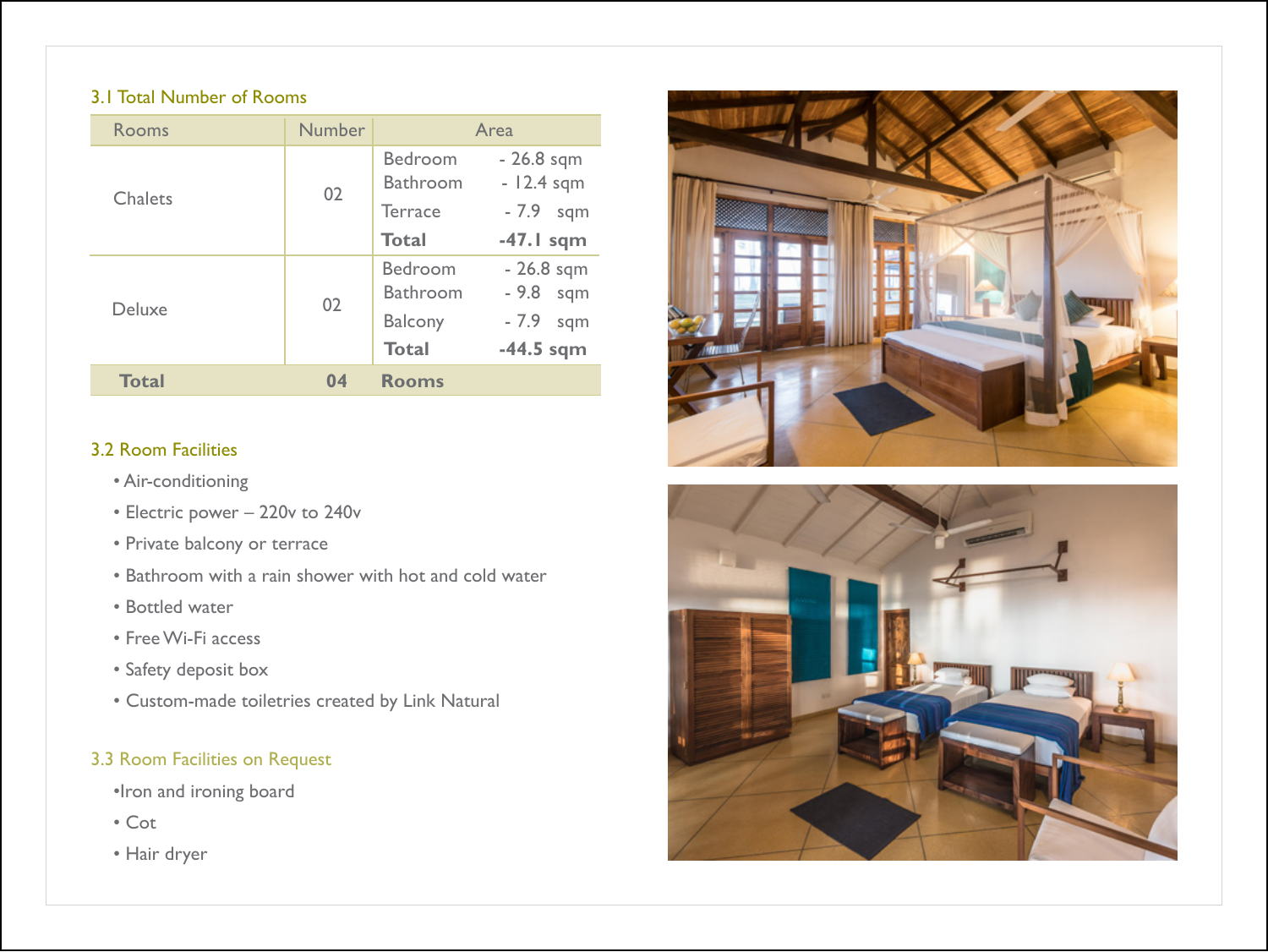# 4. Dining

Meals at Kottukal Beach House by Jetwing can be prepared to the guest's liking, from menu to location to when. The main dining room however, overlooks the garden and sea. Breakfast is included, which can even be taken on the beach at sunrise, whilst for lunch and dinner the property has a set menu and meals on request with prior notice.

#### 4.1 Special Dining

- BBQ dining
- Garden dinning
- Beach dining

# 5. Guest Facilities

- Parking facilities
- Daily housekeeping
- Laundry
- Postal facilities
- TV/game room
- DVD player and DVD library
- Bluetooth speaker
- Driver's accommodation



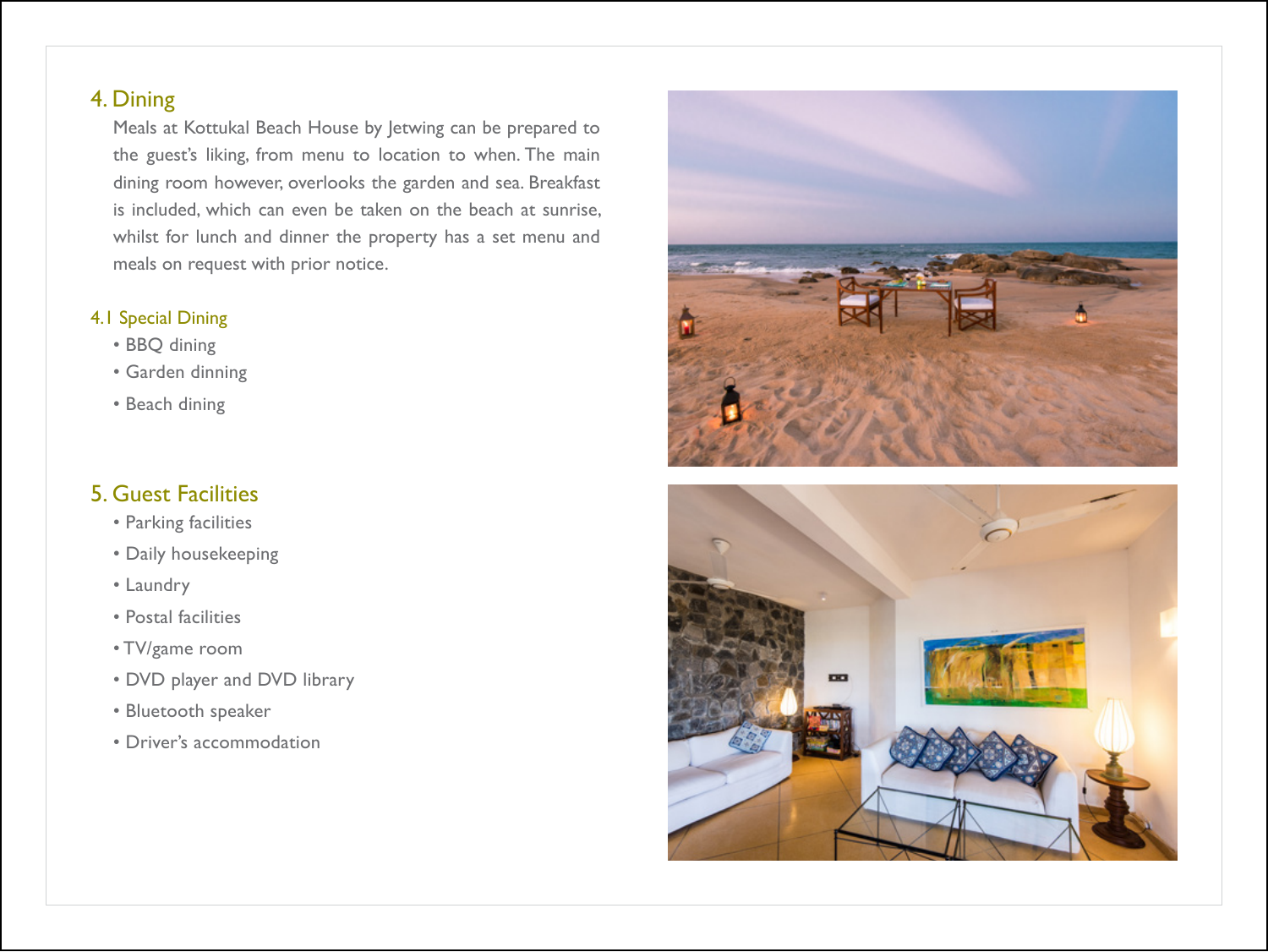# 6. Sports & Wellness

Pool

Massages, yoga and Ayurveda treatments can be arranged on request

Cycling

Board games

Surf boards and surf lessons on demand

# 7. Outdoor Activities & Excursions

#### Surfing

Arugam Bay Point Break

Pottuvil Point

Whiskey Point

Peanut Farm

Crocodile Rock

Sangamankanda Point

Okada

## **Wildlife**

Pottuvil Lagoon Kumana National Park (Yala East) Lahugala National Park Gal Oya National Park



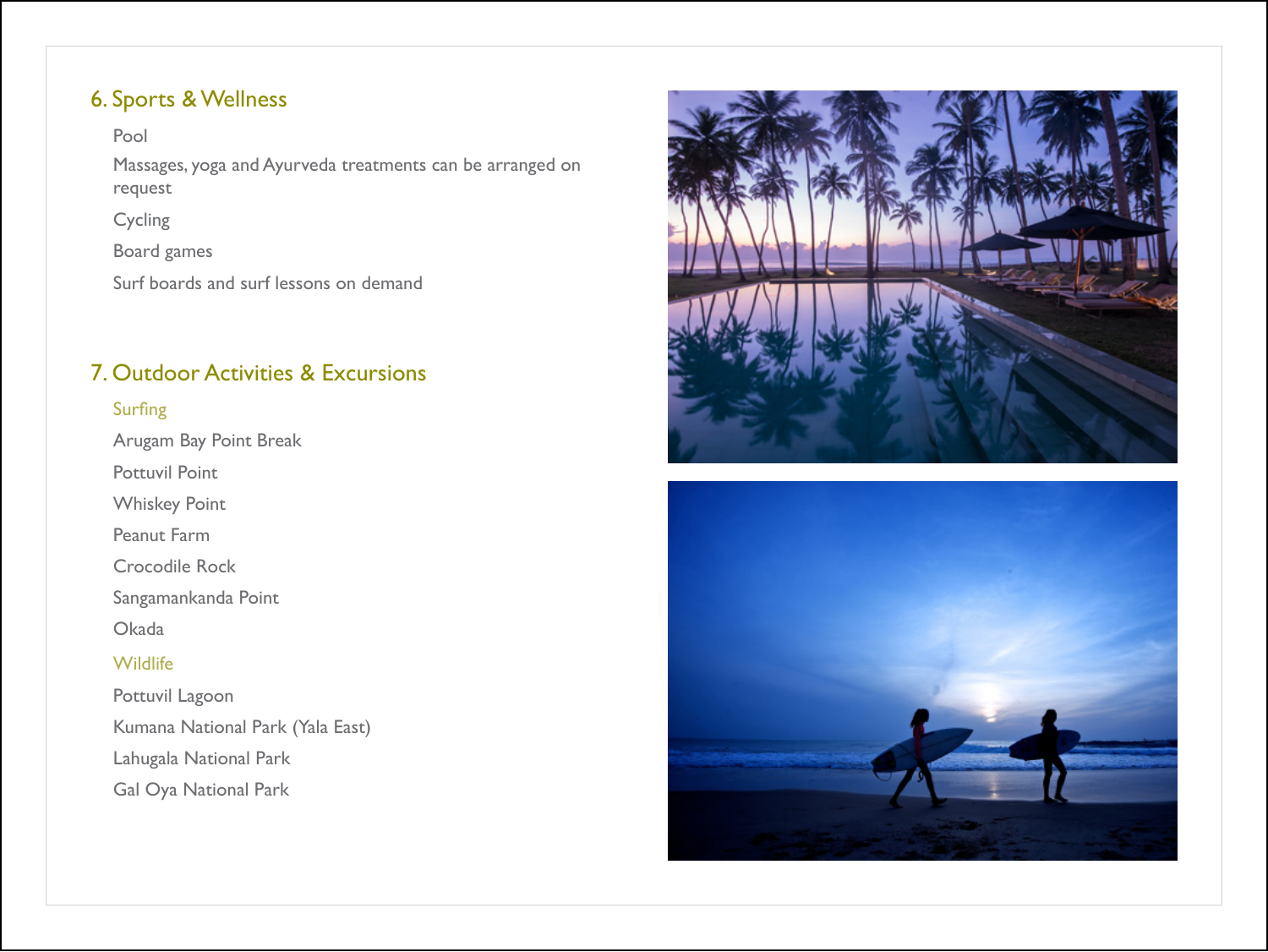#### Birding in the Lakes

Panama Lake

Rottakulam Lake

Semmanikulam Lake

#### Boat Safaris

Pottuvil Lagoon safari Urani River

#### Cultural excursions

Muhudu Maha Viharaya Magul Maha Viharaya Kudumbigala Monastery Sastrawela Maninaga Pabbatha Viharaya

#### **Other**

Cookery demonstrations Fishing with local fisherman

# 8. Currency

Sri Lanka Rupees and all other major currencies and credit cards are accepted.

# 9. Weather

Average temperatures in Pottuvil hover between 26°C and 36°C depending on the season.